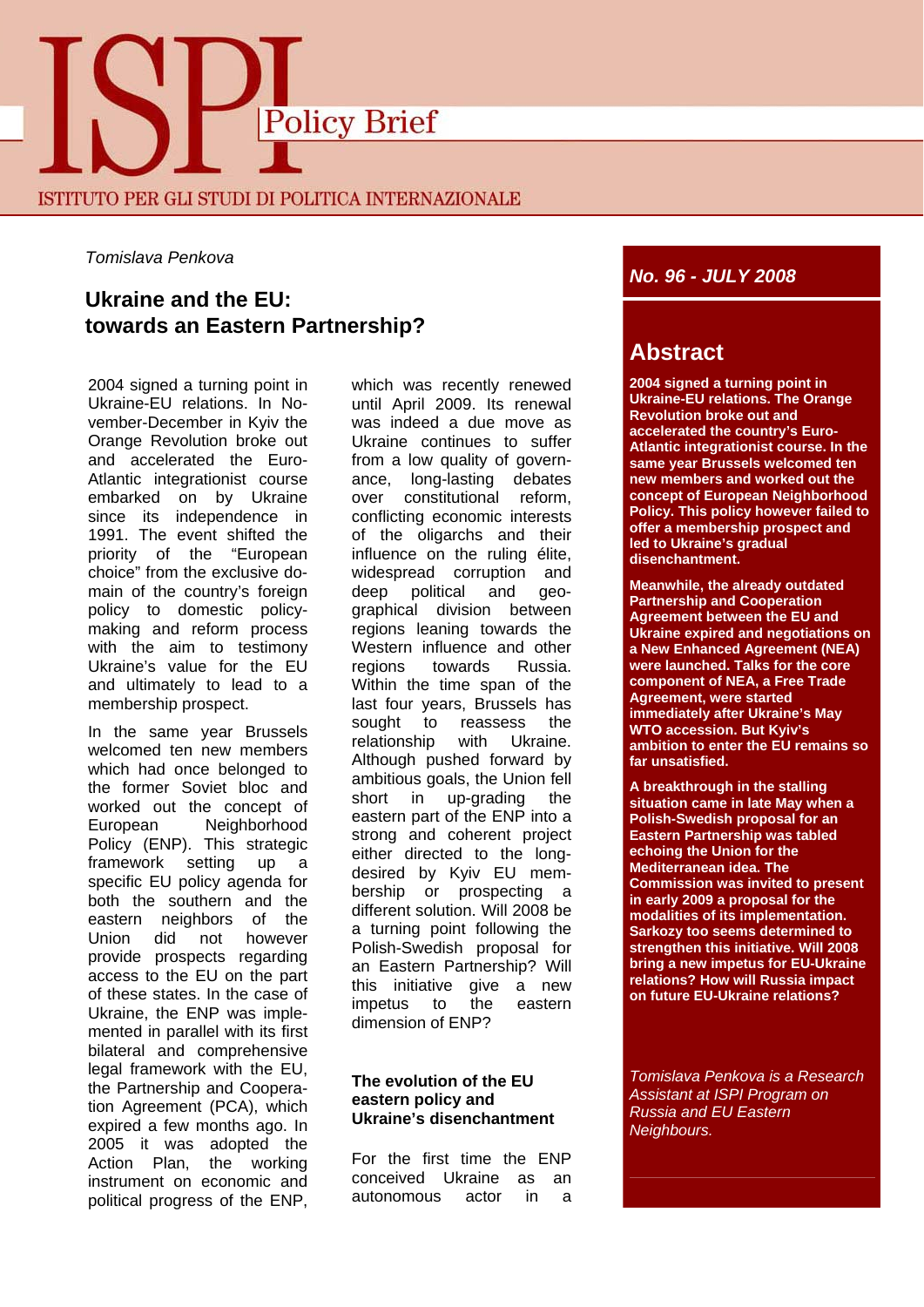European geopolitical proj-ect<sup>[1](#page-1-0)</sup>, not connected to the EU-Russia relations as in the earlier phase. The EU was thus pursuing a twofold objective: to guide the transition process in Ukraine towards a Western-style market democracy and to integrate the country into the Euro-Atlantic structures, without indicating a clear path that should have been followed. A failure in both these targets would have meant for the EU losing its regional influence to Russia[2](#page-1-1) . The ENP was also thought to confirm the continuity with the previous EU policies aimed at expanding EU values, order and security in its neighbourhood without incurring into excessive costs and commit- $ments<sup>3</sup>$  $ments<sup>3</sup>$  $ments<sup>3</sup>$ . Throughout the years, the ENP framework for Ukraine was characterised more by economic incentives, like a possible free trade agreement with the EU, than by prospecting political longterm initiatives boosting domestic reforms and progress. All in all, bilateral relations were meant as more than a partnership and less than a membership. The lack of significant domestic politics'

 $\overline{a}$ 

<span id="page-1-4"></span><span id="page-1-3"></span><span id="page-1-2"></span><span id="page-1-1"></span>2 See I. KEMPE, *Identifying an Agenda for a new Eastern Policy – Connecting the German and Finnish EU Presidencies*, Center for Applied Policy Research, Munich – Bertelsmann Group for Policy Research, February 2007. 3 See K. WOLCZUK, *Ukraine and its relations with the EU in the context of the European Neighbourhood Policy*, in «Chaillot Paper», No. 108, Ukraine: Quo Vadis?, February 2008, p. 99-100.

improvement in Ukraine and the EU's relatively weak strategy made Ukrainian people's frustration growing. Analysts even warned that the ENP ran the risk of resulting in a "superficial transposition of legal norms and institutions (that) would not only not have the desired benefits for the economy but, more damagingly, would strengthen the prospect to simulate reforms in Ukraine"[4](#page-1-3) . Moreover, due to the differentiated approach towards eastern neighbours, the EU did not establish a basis for regionalism. A possible explanation of this neglect of such policy is the overbearing Russia's factor<sup>[5](#page-1-2)</sup>. While establishing new interregional structures competing with those promoted by Russia would have only had the effect of exacerbating the relations with Moscow, the EU has certainly missed the occasion to engage with the latter on equal terms in the already existing groupings. Indeed, not having come up with a coherent policy towards the post-Soviet space or participating in regional organisations has weakened Brussels' position in the eastern neighbourhood.

Instead, the EU privileged a gradual economic integration, confirmed by the entry into force in 2008 of a bilateral Visa Facilitation and Readmission Agreements facilitating and reinforcing trade and economic cooperation. As regards Ukraine's political

landscape, the EU reiterated its calls for Kyiv's leadership to stabilise the political situation, establish a feasible system of proper checks and balances between the main state organs and an independent Constitutional Court, and reinforce bilateral cooperation in energy, transport, environmental, and health sectors as well as in the area of foreign and security policies<sup>[6](#page-1-4)</sup>. However, domestic scenario remains largely unpredictable due to quarrels within the Orange Coalition over 2010 presidential election and to the changing position of the pro-Russian "Party of Regions" of Yanukovich, which either opposes government reform proposals or supports the President against the Premier's views. Furthermore, the majority of Ukrainians admits to having a poor knowledge of the EU and thus is unable to correctly assess to what extent getting closer to the EU is desirable or convenient for the country. This general situation does not contribute to the successful implementation of Brussels' strategies.

The expiry of the PCA brought about the launch of negotiations between the EU and Ukraine on a New Enhanced Agreement (NEA). NEA is a unique occasion to consolidate the EU credibility and role in the eastern neigh-

<span id="page-1-0"></span><sup>1</sup> See V. SAMOKHVALOV. *Relations in the Russia-Ukraine-EU triangle: "zero-sum game" or not?*, EU-ISS Occasional Paper N. 68, September 2007.

 $\overline{\phantom{a}}$ <sup>4</sup> *Ibidem*, p. 109. 5

<sup>&</sup>lt;sup>5</sup> K. LONGHURST, *Injecting More Differentiation in European Neighbourhood Policy: What Consequences for Ukraine?*, in «Russie. Nei. Visions N. 32», IFRI, July 2008, p. 12.

<sup>&</sup>lt;sup>6</sup> Ukraine has always aligned itself with most EU security and defense declarations. It is currently involved in the resolution of Moldova's Transnistrian conflict through the EU Border Assistance Mission (EUBAM) and has recently ratified the EU-Ukraine Agreement on Ukrainian Participation in EU-led crisis management operations.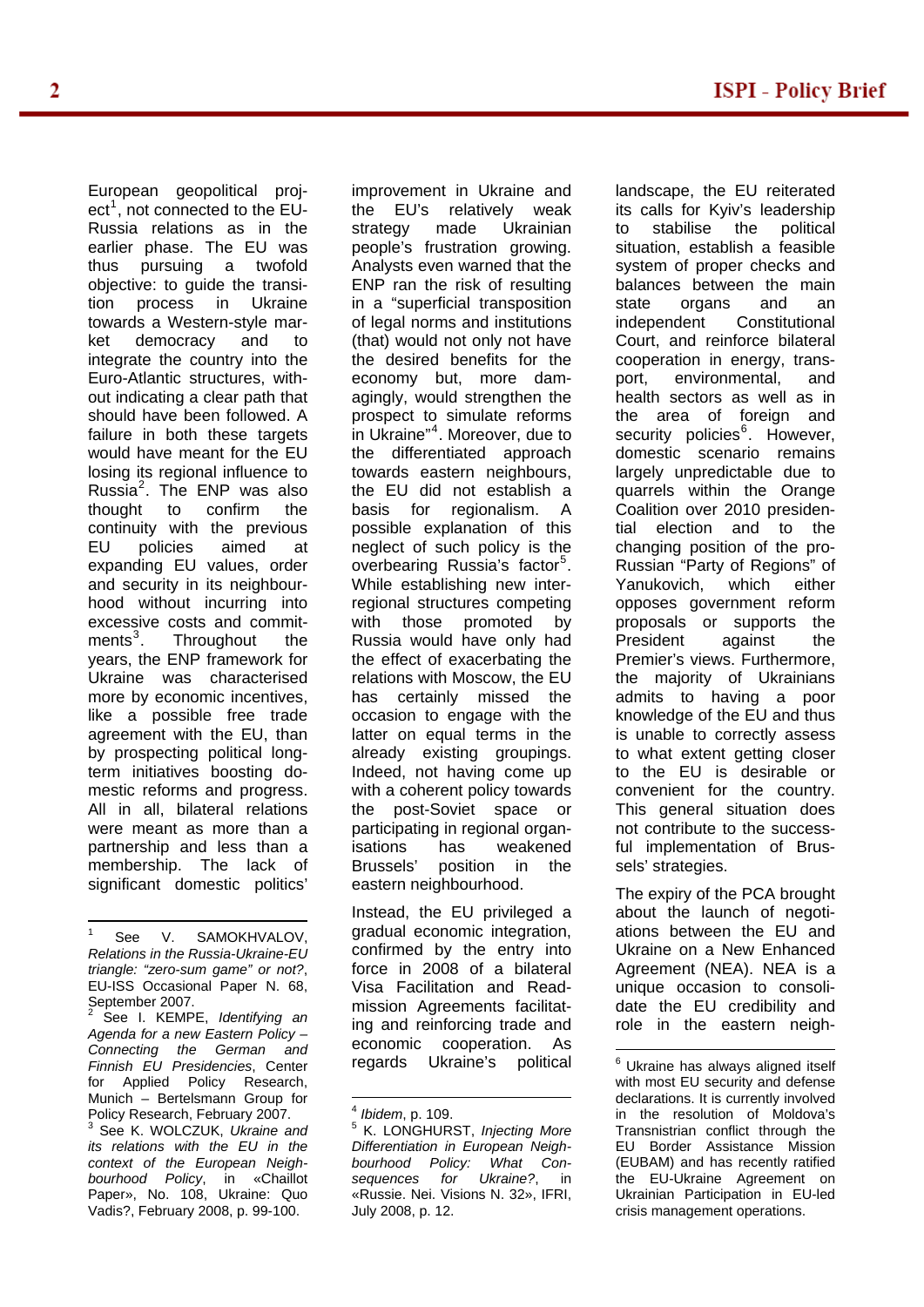bourhood considering the fact that this future agreement is deemed to be the more advanced one in the region. After eight rounds of talks so far, the parties have not come to an agreement on the nature and the scope of the new pact. Following last April's positive evaluation by the EU Commission regarding the progress reached by Kyiv visà-vis its EU commitments, the Commissioner for External Relations Benita Ferrero-Waldner expressed EU's wish to further bilateral ties. She proposed establishing an "enhanced" or "privileged" partnership with Ukraine, as well as with other three of EU's most committed neighbours: Israel, Morocco and Moldova, suggesting an increase of the funds available to these countries. Ferrero-Waldner acknowledged that reforms are still needed mainly in the economic system, the opening of the domestic market, as well as in the fight against corruption. However, the Foreign Ministry of Ukraine defined the proposal unacceptable and "called upon Brussels to come up with a new formula for EU-Ukraine relations, which would take into account Ukraine's desire for European integration and its strategic role in Europe"<sup>[7](#page-2-0)</sup>. The ostensible unwillingness of Brussels to reciprocate Kyiv's European aspirations and offer a membership prospect highlighted the broken expectations of Ukrainians, who felt betrayed by the EU

and somewhat abandoned to the Kremlin policies.

Despite these disagreements, the parties managed to begin negotiating a deep and comprehensive Free Trade Agreement (FTA) being NEA's core component once Ukraine would have become a WTO member. Indeed, after May 16, 2008 accession to the trade organisation, FTA talks immediately started. Why has the EU so strongly supported Ukraine's WTO membership and the subsequent FTA prospect but remained lukewarm on political issues? There are two reasons. The first one relates to the enlargement fatigue and the absorption capacity of the Union. It implies a general preference for an economic integration, followed in the future by a possible political integration. The second reason relates to Ukraine's political situation which is not yet mature to overcome the Russian influence: membership may break the delicate equilibrium between the influence of Moscow and Brussels. Furthermore, reaching certain economic standards, as required by the WTO, entails carrying out political reforms capable of guaranteeing the implementation of European principles of governance and the strengthening of institutions. At the same time Ukraine's WTO accession provides more stability and predictability, and better terms of access for EU businesses willing to export to, or to establish in, Ukraine. Ukrainian exporters too will have guaranteed channels of exports. Analysts predict that new economic ties will boost mainly agricultural, chemical and metals exports. Further positive effects are expected to involve the lowering of customs duties, the gradual improving of the financial sector efficiency, the upgrading of labour protection, and the improvement of business climate. Yet, being the EU one of the biggest trade partner of Ukraine, a FTA may attract third country investors in Ukraine and promote the country as a foreign investment destina-tion<sup>[8](#page-2-1)</sup>.

While Brussels' strategy on Ukraine remained focused on the economic dimension, a major breakthrough came on May 26, 2008 from Poland and Sweden. They officially tabled a proposal for an Eastern Partnership between the EU and its eastern neighbours: Armenia, Azerbaijan, Belarus, Georgia, Moldova, and Ukraine. Although Sweden and Poland played down any similarities, the proposal somewhat echoes the "Barcelona Process: Union for the Mediterranean" project, launched just weeks after the beginning of the French EU presidency and involving countries lying south of the  $EU^9$  $EU^9$ . Their "initiative attempts to close a gap between the Northern dimension and the EU's Black Sea Synergy which currently marks Belarus as a blank spot

<span id="page-2-2"></span><span id="page-2-1"></span><span id="page-2-0"></span> $\overline{a}$ 7 See *European Union: Neighborhood policy*, Analytica, in «International Herald Tribune», May 9, 2008.

<sup>-&</sup>lt;br>8 See *Ukraine economy: WTO entry secured*, The Economist Intelligence Unit, April 11, 2008.

<sup>&</sup>lt;sup>9</sup> The Czech Deputy Prime Minister, Alexandr Vondra, who also supported the initiative, emphasised that "a balance is needed. This year, it is a Mediterranean year. So, the next year would be the Eastern year".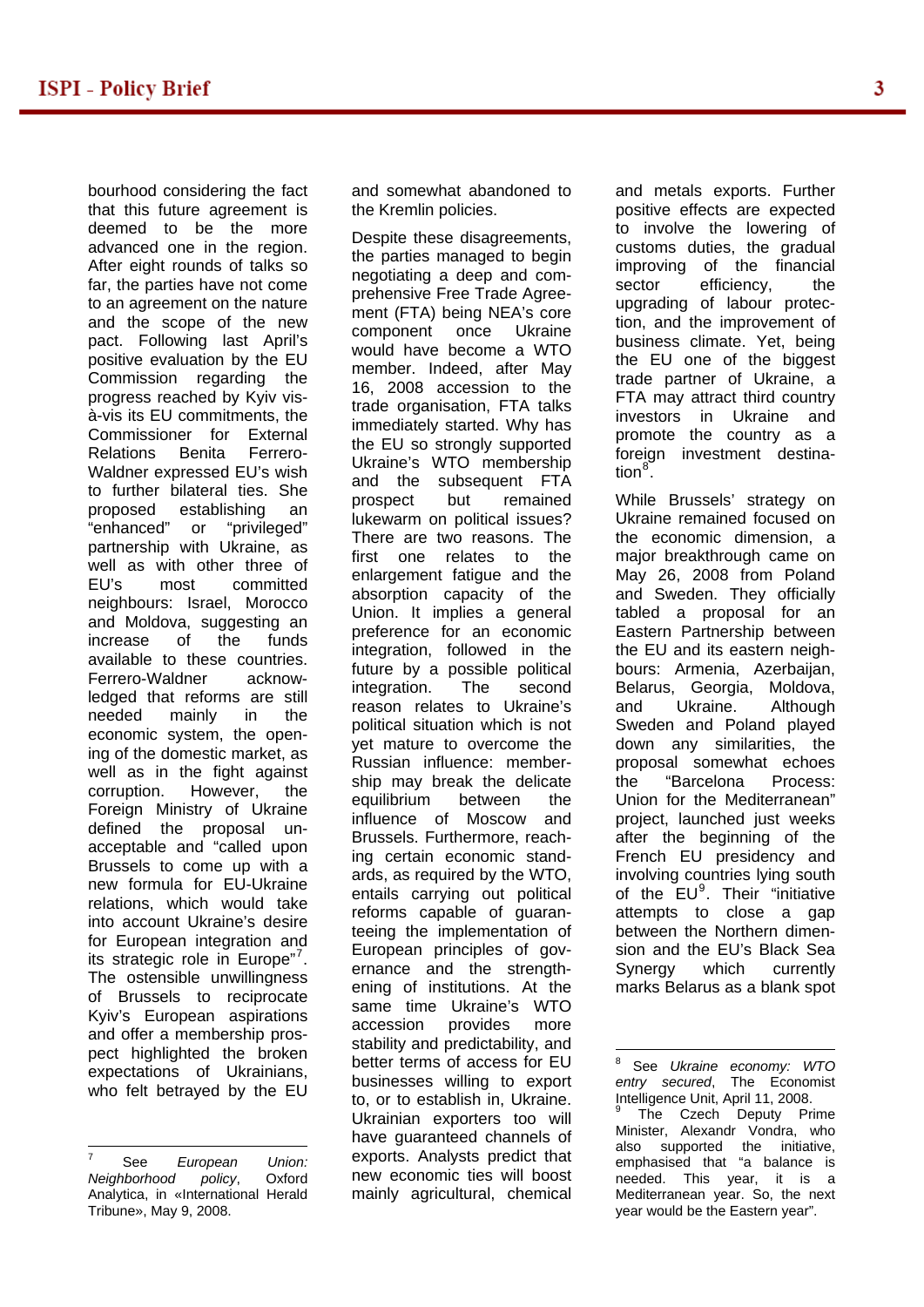on Europe's strategic map"<sup>[10](#page-3-0)</sup>. The reason behind the idea, as the Swedish Europe's Minister Malmström underlined, is that the ENP has not been working and it has not been targeting the individual countries and their conditions. The Eastern Partnership therefore reflects a growing concern, especially among central and eastern EU members, that Brussels is neglecting its eastern neighbours. Instead, there is a need to put some of them, like Ukraine, on the path towards a full EU political integration and thus to strengthen the "ideological foundation" of the ENP, as Polish Foreign Minister Sikorski put it. The initiative is to be developed within the structures of the ENP with the Commission playing a coordinating role. No additional institutional arrangements are to be created nor extra EU funds allocated. Areas where the promoters would like to see a deeper cooperation include a visa-free regime, a free trade zone for services and agricultural products, increased efforts at people-topeople contacts, as well as closer cooperation in transport infrastructure, border control and environment. The proposal does not advocate an explicit membership but it prevents the EU from ruling out the possibility for the beneficiaries of obtaining such a prospect in the future. The initiative rejects current ENP lack of distinction between eastern and southern neigh-

<span id="page-3-1"></span> $\overline{a}$ 

bours, whereas the proponents believe the former's entire territories lie in Europe and, by the provisions of the Treaty of Rome, they should have the right one day to apply for membership. Southern neighbours, on the contrary, are defined as just "neighbours of the EU", guided by a cooperation<br>approach<sup>11</sup>, and not "Euroand not "European neighbours", i.e. countries that may pretend an integration with the Union. Similar statements indeed refer to the long-lasting and still pending discussion on the borders of Europe. Minister Sikorski also urged the countries envisioned in the initiative to follow the example of the Visegrad group (1991- 2004), comprising Poland, the Czech Republic, Slovakia and Hungary, set up to build regional cooperation before their 2004 accession to the EU. In other words, the Eastern Partnership proposal seeks to create conditions for a regionalism in order to make the region more homogeneous as to its political and economic situation. The Visegrad group model is aimed at changing the perception in Brussels on these countries' ability to promote and implement reforms. However, the inclusion of the Eastern Partnership within the ENP provoked the irritation of Kyiv since it once again confirms the tendency of falling short of a membership prospect. During last June European Council's meeting it was agreed to develop regional bi- and multilateral formats of cooperation in the eastern dimension of the ENP and the Council invited the Commission to present in early 2009 a proposal for modalities of the Eastern Parnership.

#### **The dynamics behind the "Eastern Partnership"**

There are a number of factors that should be taken into account while assessing the initiative, intended to influence the EU future stance on Ukraine. These factors relate, on the one hand, to the promoters' interests and aspirations within the EU, and, on the other hand, to the EU position vis-à-vis Russia.

The idea belongs to both Poland and Sweden but many analysts have pointed out that Swedish participation and support is a mere formality with the real proponent being Poland. The latter has thus tried to combine its traditional foreign eastern policy's goals with the attempt to have a determining stance in major EU policy such as the ENP. The late 2007 change of Warsaw's government from the Euro-sceptic and conservative one of Jaroslaw Kaczynski to the current Euroenthusiastic one of Donald Tusk seems to have played a decisive role. Prime Minister Tusk is seeking to reintroduce Poland as a positive and essential factor in establishing durable EU foreign policies, based on as large as possible consensus

<span id="page-3-0"></span><sup>10</sup> See D. GROTZKY, *Sweden and Poland's "Eastern partnership" reenergizes the internal EU contest over Neighbourhood Policy*, [http://cap-lmu.de/aktuell/positionen](http://cap-lmu.de/aktuell/positionen/2008/neighbour.php) [/2008/neighbour.php](http://cap-lmu.de/aktuell/positionen/2008/neighbour.php).

 $\overline{a}$ <sup>11</sup> Longhurst underlines the fact that the dynamics of the relationship between Brussels and its eastern neighbours have been always conditioned by enlargement contrasting with EU's Mediterranean policies. See K. LONGHURST, *Injecting More Differentiation in European Neighbourhood Policy*, cit.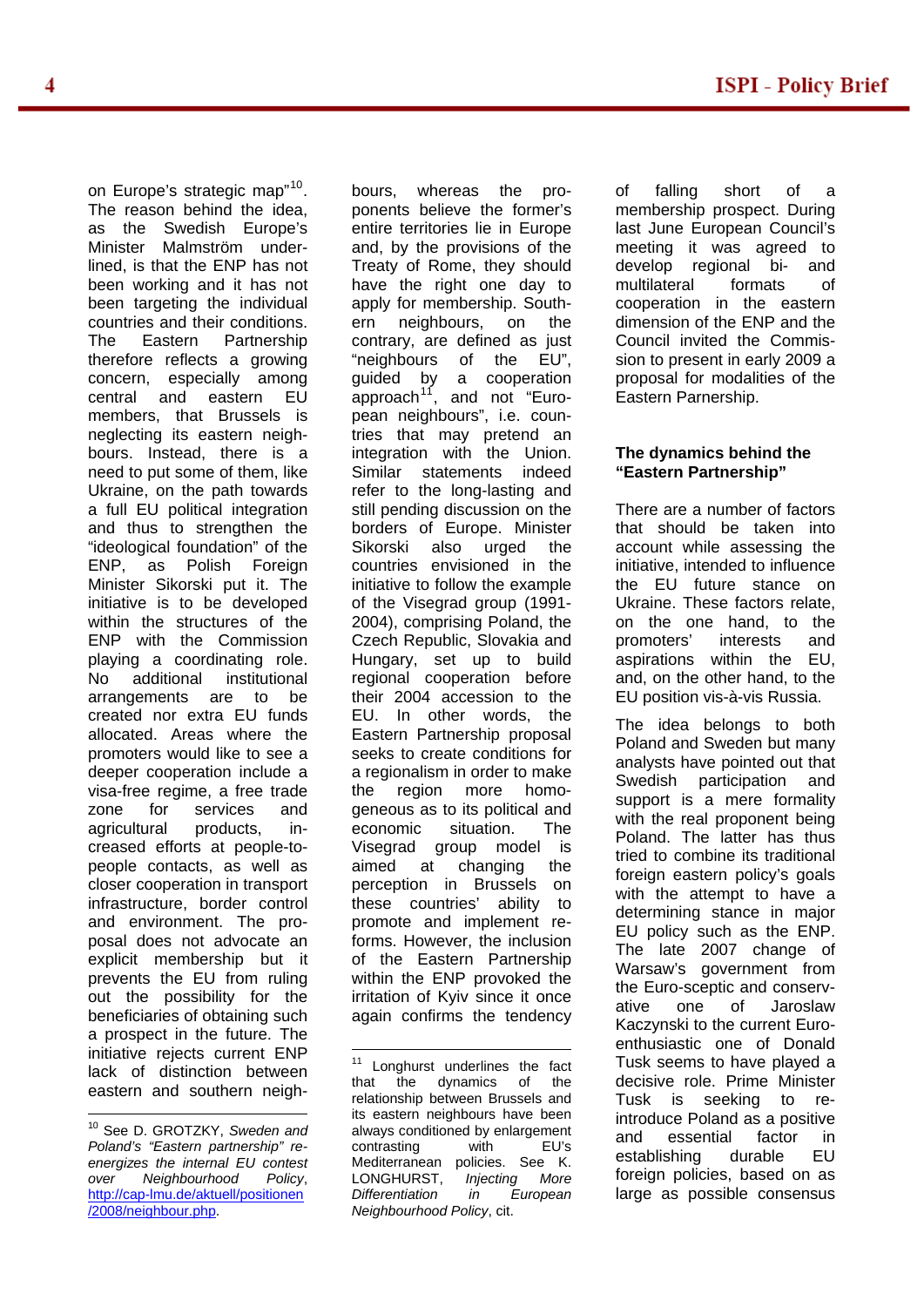among EU members. The proposal has in fact received the support from either "old" EU member states such as the UK, France, Germany (to some extent), Finland<sup>[12](#page-4-0)</sup>, or "new" ones like most of Central and East Europe countries<sup>[13](#page-4-1)</sup>. Developing an Eastern policy has always been a priority for Polish foreign policies with a particular attention paid to Ukraine due to historical and political reasons. Poland has affirmed itself as a "bridge" between Western EU and post-Soviet countries, a driving force aimed at eluding the establishment of new dividing lines in Europe. Especially after the 2004 EU accession, Warsaw showed eagerness to promote in Ukraine its national successful model of implementation of democratic values, market economy and transformation. Since then Poland is considered the strongest advocate for Ukraine's EU membership while Brussels' policies are deemed to lack a vision. However, Poland underestimated some factors that were shaping EU's lukewarm reactions such as the enlargement fatigue and the pro-European path of Ukraine $14$  and this may

<span id="page-4-0"></span><sup>12</sup> Luxembourg however warned against the threat of undermining EU cohesion with some members supporting the eastern and other the southern neighbourhood.

 $\overline{a}$ 

<span id="page-4-1"></span>Bulgaria and Romania expressed a lukewarm position since they fear a possible threat to the Black Sea Synergy project.

<span id="page-4-3"></span><span id="page-4-2"></span>14 A.K. CIANCIARA, *"Eastern Partnership" – opening a new chapter of Polish Eastern policy and the European Neighbourhood Policy?*, Analyses & Opinions N. 4, June 2008, Institute of Public Affairs of Poland, p. 8.

weaken its future strategies' effectiveness.

Polish ambitions are tightly related to its relations with Germany, the latter considered a traditional EU leader in assessing Brussels' eastern dimension. Germany expressed its approval for the Polish-Swedish initiative but it nevertheless emphasised that it does not necessarily imply a preparation for accession. Why has Warsaw received Berlin's support given the competition among the two over the key role on eastern neighbourhood's fate? Germany's friendly relations with Russia (see the collaboration in the Nord Stream project) have often strained ties between Berlin and Warsaw, especially under the government of Kaczynski. Moreover, among Germany's EU Council presidency priorities in the first semester of 2007, there was the development, even if later not fully carried out<sup>[15](#page-4-3)</sup>, of EU *Neue Ostpolitik* to include Russia, Central Asia, and the ENP. The proposal called "ENP Plus" pointed out to the distinction between eastern and southern neighbours. The core idea was to make the EU an active player and not a passive observer in regional matters. To this purpose a binding agreement conceived to apply as much as possible of the *acquis communautaire* in the ENP states in sectors such as the single European market, energy, traffic, justice and internal affairs, was to replace the less effective Action Plan instrument and to lead to a greater modernisation of these

countries. Furthermore, the ENP Plus aspired to integrate both the ENP states within the decision-making processes of the EU and some regional cooperation structures such as the Black Sea initiative. To some extent, the Polish-Swedish proposal echoes the contents of ENP-Plus. Therefore, it may be interpreted as a chance for Germany to promote its 2007 eastern agenda by means of exploiting Poland as a "proxy" of its long-term regional politics. At the same time, Germany will ensure that the special relationship with Russia is fully honoured. Indeed, Germany's strategic partnership with Moscow and Polish Premier's Tusk positive approach towards Russia may evolve towards a pragmatic agenda.

Eastern Partnership initiative is also linked to the current French EU presidency. It is rather a unique occasion for Poland to strengthen the consensus on this proposal taking advantage of the concurrently launched Union for the Mediterranean. On his part, President Sarkozy already announced he would advance an "ambitious partnership" for Kyiv at the EU-Ukraine Summit in Paris in September 9. France is expected to propose that EU-Ukraine relations are embedded within the pattern of an association agreement, an intention which satisfies Kyiv. Paris' eagerness to boost the Polish-Swedish Eastern Partnership initiative is repaid by the willingness on the part of Warsaw to contribute to one of the French EU presidency priorities that is strengthening the EU defense capabilities

 $\overline{a}$  $15$  The only part of this policy which has been successfully adopted concerns the Central Asia strategy.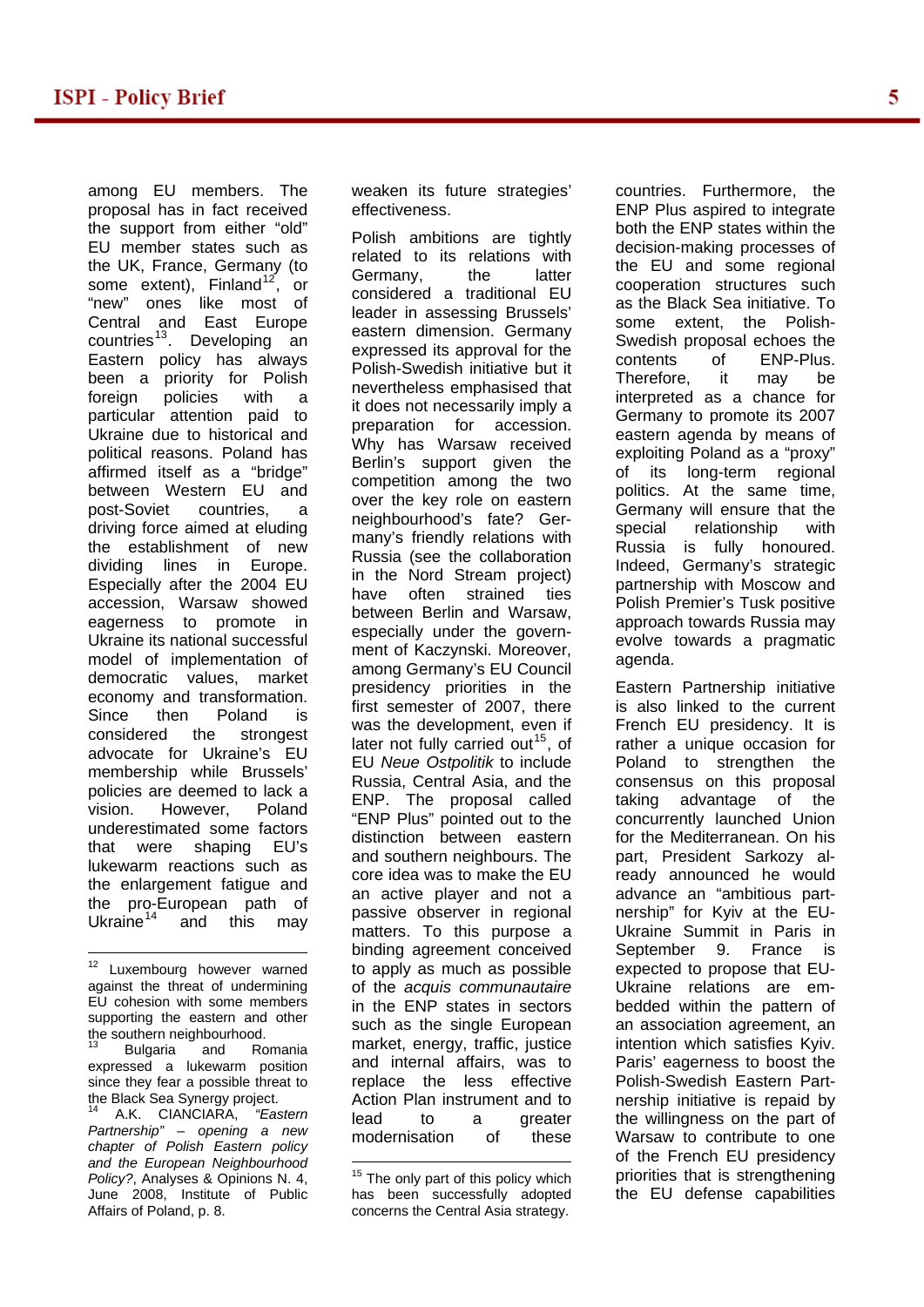either on the institutional or the operational side (Poland declared it would participate in the European forces in Chad). With regard to European defense and security concerns, some analysts pointed out to the fact that the gradual expansion of the Union, as aspired to by the Eastern Partnership project, refers to Polish ambitions to abandon the role of EU external border country located along with the unstable east, and promote instead every initiative that may guarantee a predictable and secure neighbourhood. This will be indeed the leading motto of the Polish EU Council presidency in 2011. What may be expected at present is that President Sarkozy lays the basis for a future comprehensive development of the eastern dimension, to be further strengthened during 2009 Czech and Swedish EU Council presidencies and 2011 Polish one.

The second major factor determining Ukraine's future are EU-Russia's relations. In this regard, the Polish-Swedish initiative is part of the difficult EU-Russia bargain over the renewal of the PCA with Moscow, whose negotiations were launched during the last EU-Russia Summit in Siberia<sup>[16](#page-5-0)</sup>. The contents of the new PCA will shape the ultimate Brussels' strategy towards Ukraine. EU

 $\overline{a}$ 

reliance on Russia's energy supplies and the need to guarantee energy security still dominates bilateral relations and imposes that any future initiative undertaken in territories close to the Russian Federation should be agreed on in advance with the latter.

### **Conclusions**

Ukraine hopes to join the EU by 2020. After the Polish-Swedish proposal was tabled, the Ukrainian Minister of Foreign Affairs affirmed that the need for the EU to develop an effective eastern dimension of its foreign policies was clear. Minister Ohryzko also warned that his country would never accept an Eastern Partnership intended to be a goal in itself and not a means to achieve EU membership. The EU appears to be characterised by both an internal lack of unity and consensus on the ENP (some members privilege the southern neighbourhood dimension, others the eastern one), and positive signs of willingness to change the status quo of the ENP ineffectiveness. The Eastern Partnership proposal should certainly be viewed as an important starting point and a window of opportunity for the eastern EU neighbourhood as well as for the EU itself as a regional actor capable to establish constructive and pragmatic relations with Russia, whose influence is still large in Ukraine.

However, there are some negative implications that may hinder its future. The first one stems from Ukraine's position. Kyiv firmly opposes the exclu-

sion of a membership prospect and the fact that the proposal foresees eastern neighbours as one entity without distinguishing between various levels of progress achieved by the single beneficiaries. Ukraine has already expressed its dissatisfaction with equalling it with other eastern neighbours (like Armenia or Azerbaijan), as advanced in the Polish-Swedish initiative. Second, the Commission seems set to maintain a balanced and indivisible ENP but recent developments are contradicting it and are thus weakening EU foreign policy. Third, the proposal fails to involve Russia in any form of collaboration and hence relations appear to be once again referred to bilateral domain. Such an approach risks isolating Russia and provoking its aggressive conduct, while Ukraine may become a battlefield of EU-Russia clashes. In order to avoid similar scenario, Brussels should try to engage with Russia when it comes to deal with eastern neighbours as Ukraine. Elaborating a strategy towards Moscow will strengthen EU's position and power in negotiations, and may be a unique occasion to greet the Europeanness of Russia. Fourth, the recent "No" of Ireland on the ratification of the Treaty of Lisbon may strain the capacity of France to find, among other priorities, the desired equilibrium between implementing its Mediterranean agenda, meet the announced commitment towards Ukraine, and reinvigorating European integration and cohesion. Summing up, the implementation of the Eastern

<span id="page-5-0"></span><sup>&</sup>lt;sup>16</sup> The PCA with Russia has been stalled for a year and a half by the Polish veto and later on by that of Lithuania. Only on May 26, 2008 the Lithuanian veto was lifted after a brokering by Poland and Sweden and Brussels approved the launch of strategic partnership talks with Russia. On the same day Poland and Sweden unveiled their proposal for Eastern Partnership.